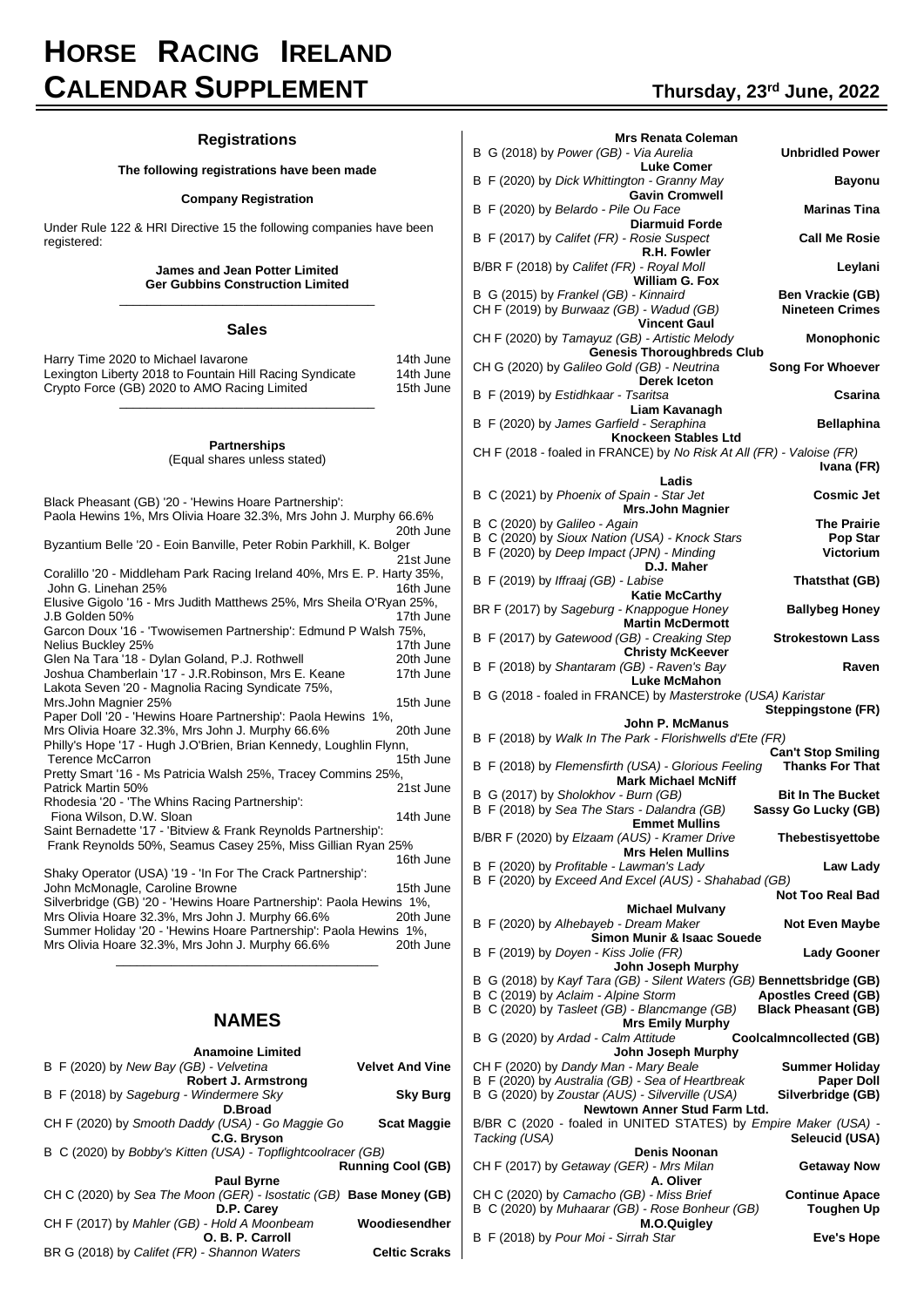#### **RULES OF RACING**

**(26 March 2022 - 20 June 2022)**

### **Winning Jockeys**

|   | VVIIIIIIIIY JUCKEYS |        |                       |    |  |
|---|---------------------|--------|-----------------------|----|--|
|   |                     | Firsts | <b>Seconds Thirds</b> |    |  |
|   | W.J. Lee            | 41     | 23                    | 23 |  |
|   | C.T. Keane          | 36     | 36                    | 29 |  |
|   | R.L. Moore          | 25     | 14                    | 9  |  |
|   | B.M. Coen           | 22     | 16                    | 17 |  |
|   | W.M. Lordan         | 16     | 15                    | 12 |  |
|   | D.P. McDonogh       | 15     | 17                    | 18 |  |
| ì | D. McMonagle        | 15     | 9                     | 7  |  |
|   | G.F. Carroll        | 14     | 15                    | 9  |  |
| ı | J.A. Heffernan      | 14     | 8                     | 14 |  |
|   | S. Foley            | 13     | 23                    | 29 |  |
| ì | J. Coen             | 13     | 11                    | 9  |  |
|   | S.M. Crosse         | 13     | 10                    | 13 |  |
| ì | C.D. Hayes          | 12     | 21                    | 32 |  |
|   | K.J. Manning        | 11     | 9                     | 9  |  |
|   | A.J. Slattery       | 10     | 6                     | 8  |  |
|   |                     |        |                       |    |  |

|                        | <b>Horses</b> | Wins |
|------------------------|---------------|------|
| A.P.O'Brien            | 31            | 39   |
| Joseph Patrick O'Brien | 34            | 35   |
| G.M.Lyons              | 23            | 27   |
| J.P. Murtagh           | 16            | 19   |
| Mrs John Harrington    | 15            | 18   |
| P. Twomey              | 12            | 18   |
| W. McCreery            | 11            | 11   |
| John C. McConnell      | 10            | 11   |
| <b>Andrew Slattery</b> | 8             | 10   |
| J. S. Bolger           | 9             | 9    |
| Adrian McGuinness      | 8             | 9    |
| K.J. Condon            | 6             | 8    |
| Edward Lynam           | 6             | 7    |
| D. K. Weld             | 5             | 6    |
| John James Feane       | 2             | 6    |

#### **Winning Apprentices**

| <b>Seconds</b><br>Firsts    | Thirds |
|-----------------------------|--------|
| D. McMonagle<br>15<br>9     |        |
| J. Coen<br>13<br>11         | 9      |
| N.M. Crosse<br>8<br>9       | 2      |
| M.P. Sheehy<br>5<br>8       | 6      |
| L.T. McAteer<br>7<br>8      | 5      |
| S.T. McCullagh<br>6<br>4    | 4      |
| J.A. Powell<br>5<br>7       | 5      |
| Siobhan Rutledge<br>5<br>2  | 6      |
| D. King<br>5<br>4           | 1      |
| D.E. Sheehy<br>4<br>4       | 8      |
| C.J. MacRedmond<br>3<br>3   | 4      |
| Cillian McConnell<br>2<br>3 |        |
| 3<br>1<br>J. Cleary         |        |
| Amy Jo Hayes<br>3           |        |
| C. Horgan<br>3              |        |

|                    | <b>Paul Rothwell</b>                                              |                         |
|--------------------|-------------------------------------------------------------------|-------------------------|
|                    | B F (2015) by Court Cave - Be My Rainbow<br><b>Ciaran Russell</b> | <b>Winnie's Rainbow</b> |
|                    | B G (2019) by Carlotamix (FR) - Humblebee (GB)                    | <b>Nevereverever</b>    |
|                    | John Patrick Ryan & Gillian Ryan                                  |                         |
|                    | B F (2016) by Doyen - Madame Stella (FR)                          | <b>Foildarrig</b>       |
|                    | <b>John Patrick Rvan</b>                                          |                         |
|                    | B G (2018) by Mount Nelson (GB) - Akalara                         | <b>Mont Beuvray</b>     |
|                    | <b>Miss Gillian Ryan</b>                                          |                         |
|                    | B F (2018) by Court Cave - Revolutionary Lady                     | <b>Ivy Hall</b>         |
|                    | <b>Derrick Smith</b>                                              |                         |
|                    | B C (2020 - foaled in UNITED STATES) by Justify (USA) -           |                         |
| Dramatically (USA) |                                                                   | Duke Of Vienna (USA)    |
|                    | <b>Brianne Stanley</b>                                            |                         |
|                    | B F (2016) by Kayf Tara (GB) - Special Choice                     | Imasurvivor             |
|                    | <b>Trevor C. Stewart</b>                                          |                         |
|                    | B F (2021) by Night of Thunder - Cassandra Go                     | <b>Chaumet More</b>     |
|                    | <b>Michael Tabor</b>                                              |                         |
|                    | B C (2020) by Galileo - Charlotte Bronte (GB)                     | <b>Power And Glory</b>  |
|                    | <b>Douglas Taylor</b>                                             |                         |
|                    | GR F (2020) by Mastercraftsman - Serienhoehe                      | <b>Shining Miss</b>     |
|                    | <b>Giampiero Vellucci</b>                                         |                         |
|                    | B G (2020) by Cotai Glory (GB) - Night And Dance                  | <b>Talete</b>           |
|                    | J.P.Walsh                                                         |                         |
|                    | B F (2014) by Scorpion - Classic Material (GB)                    | <b>Classic Taylor</b>   |
|                    | <b>Ms Patricia Walsh</b>                                          |                         |
|                    | B C (2020) by Dawn Approach - Redinha (GB)                        | <b>Ruy Lopez</b>        |
|                    | D. K. Weld                                                        |                         |
|                    | B C (2020) by Profitable - Sleeping Beauty                        | Zaragoza                |
|                    | Weld-Spec (Glasgow) Ltd                                           |                         |
|                    | CH C (2020) by Raven's Pass (USA) - Cheyenne Star                 | <b>Malacanne</b>        |
|                    | Westerberg Ireland                                                |                         |
|                    | B C (2020 - foaled in UNITED STATES) by War Front (USA)           |                         |
| - Key To My Heart  |                                                                   | Sloane Ranger (USA)     |
|                    |                                                                   |                         |
|                    |                                                                   |                         |

### **Colours of Riders registered for 2022**

(Unless Five Year, Ten Year or Life Stated)

\*AMO Racing Limited - PURPLE, white cap, purple stars

/AMO Racing Limited - PURPLE, white stars, white sleeves, purple stars, purple cap

Michael Hilary Burke - ROYAL BLUE & YELLOW STRIPES, yellow cap, royal blue stars

Colonel Slade Syndicate - EMERALD GREEN & WHITE QUARTERED, black sleeves, purple cap, white star

Martin Coyne - LIGHT GREEN, black star & sleeves, black star on cap Ger Gubbins Construction Limited - PURPLE, pink chevron & sleeves, pink cap J. Graham - ORANGE, black epaulettes, black sleeves, orange spots, white cap

Ciaran J. Grogan - (Five Year) - YELLOW, royal blue disc, white cap, royal blue star

James and Jean Potter Limited - WHITE, red braces, white & emerald green check sleeves, white cap, red star

Charles Kerwin - BLACK, red sash & sleeves, royal blue cap

Lebennin Syndicate - ORANGE, black hoop, striped sleeves, black cap Thomas P. Meagher - (Five Year) - RED & WHITE DIABOLO, dark blue sleeves, white chevrons, dark blue cap, white star

D M Ryan - WHITE, royal blue stars on sleeves, royal blue star on cap Laura Sleator - DARK GREEN, purple triple diamond, purple diamond on cap St Broghans Syndicate - WHITE, red hoop, red seams on sleeves, white cap, red stars

Edmund P Walsh - YELLOW, black star & sleeves, black cap

\*1st set /2nd set

### **The following are now dead**

\_\_\_\_\_\_\_\_\_\_\_\_\_\_\_\_\_\_\_\_\_\_\_\_\_\_\_\_\_\_\_\_\_\_\_\_\_\_

Howling Wolf.

### **The following are now geldings**

Adaayinmay (GB), City Exile (GB), Coach Madden, Duke Of Leggagh, Grey Fable, It'll Do My Day, Lexington Dash (FR), Licence (GB), London Legend, Manbehindthemoney (GB), Seeingisbelieving, Shoshone Warrior, Teejaydee.

**N.B. - Passports for the above should have been returned to the Registry Office.**